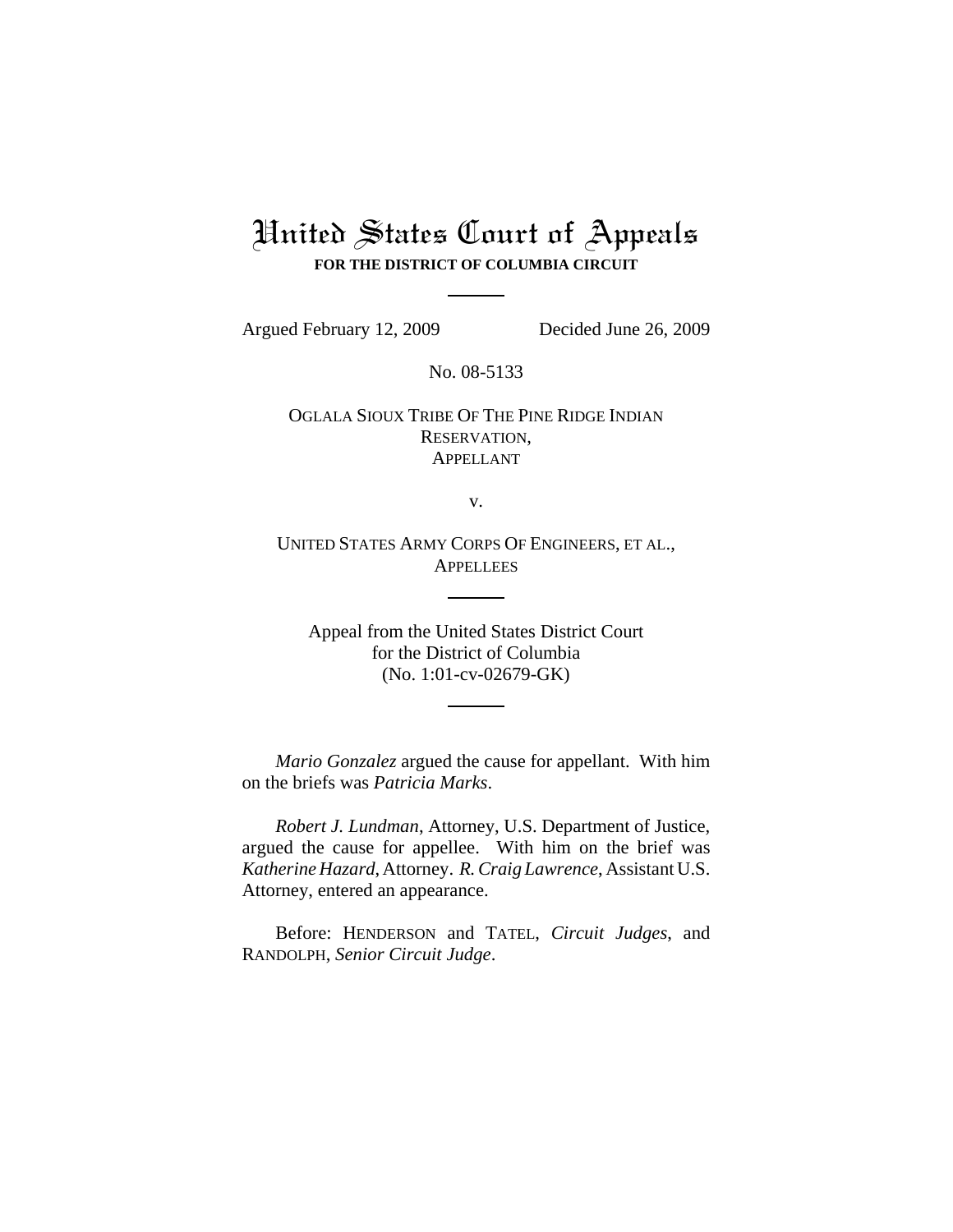Opinion for the Court filed by *Senior Circuit Judge* RANDOLPH.

Opinion concurring in part, concurring in the judgment in part, and dissenting in part filed by *Circuit Judge* TATEL.

RANDOLPH, *Senior Circuit Judge*: The Great Sioux Reservation once encompassed the western half of present-day South Dakota. This case deals with several federal government properties located along the Missouri River within the area of the former Great Sioux Reservation. The Oglala Sioux Tribe brought this action seeking a declaration that the 1889 Act of Congress dissolving the Great Sioux Reservation never took effect. In addition, the Tribe requested an injunction preventing the United States from transferring title to any land inside the former Reservation without the Tribe's permission, and a writ of mandamus compelling the Army Corps of Engineers to evaluate the Missouri River properties for inclusion in the National Register of Historic Places.

I.

In 1866, representatives of the United States met with leaders of the Sioux tribes at Fort Laramie, in present-day Wyoming, to negotiate a right of passage for settlers and military personnel through Sioux territory. Negotiations broke down, and the Sioux, led by the Oglala chief Red Cloud, fought a series of battles against the U.S. Army for control of Wyoming's Powder River Basin. In 1868, the two sides met again at Fort Laramie, this time signing a peace treaty establishing the Great Sioux Reservation. The treaty provided that the Sioux tribes would enjoy "absolute and undisturbed use and occupation" of the Reservation and prohibited unauthorized non-Indians from entering the land. Treaty with the Sioux Indians, art. 5, Apr. 29, 1868, 15 Stat. 635. The treaty also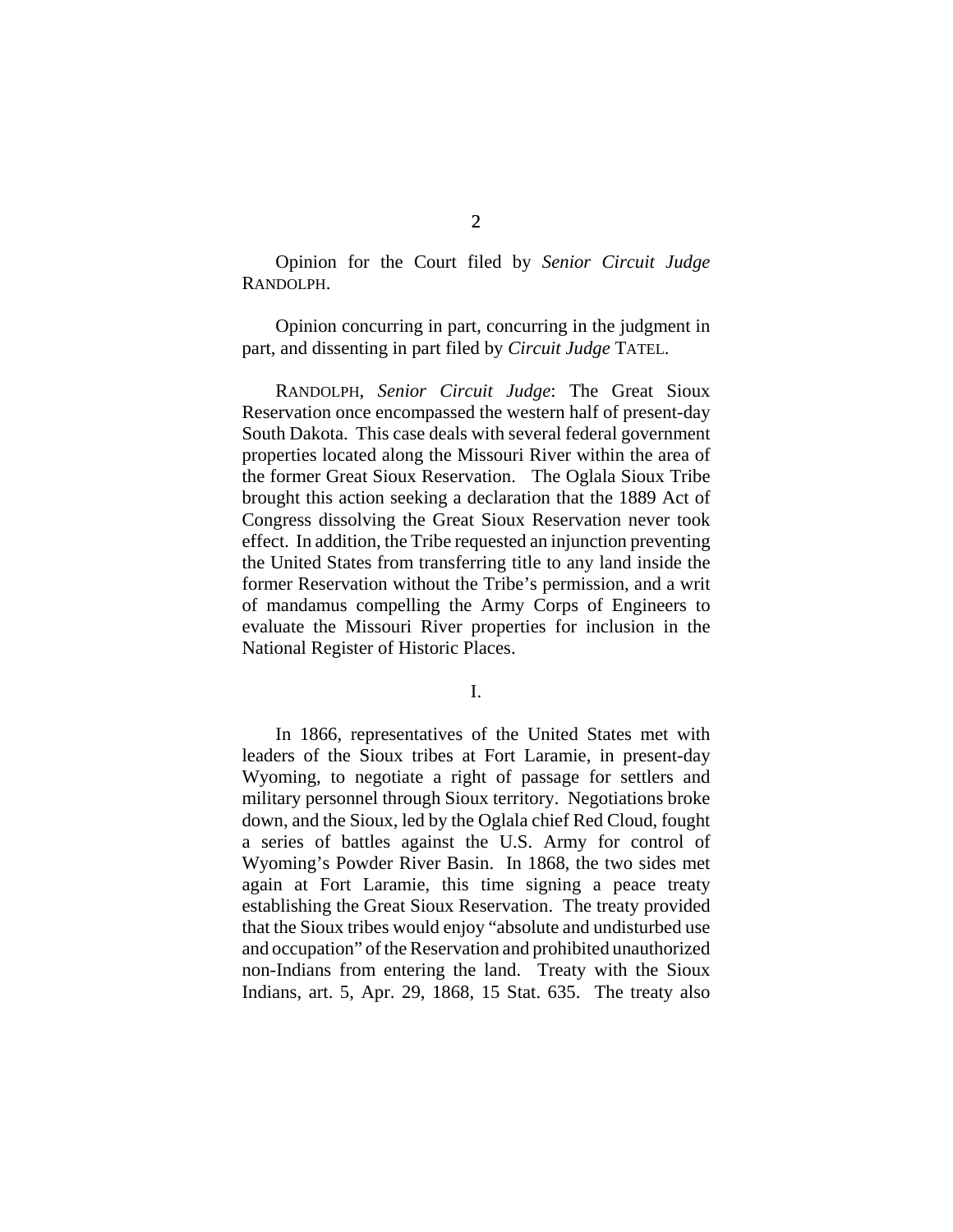provided that "[n]o treaty for the cession of any portion or part of the reservation herein described which may be held in common shall be of any validity or force as against the said Indians, unless executed and signed by at least three fourths of all the adult male Indians, occupying or interested in the same . . . ." *Id.* art. 12.

After the discovery of gold in the western portion of the Great Sioux Reservation in 1874 and more battles between the U.S. Army and the Sioux (including the Battle of Little Big Horn), Congress passed a law in 1877 providing for the cession to the United States of more than 7 million acres of Reservation land in the Black Hills area of western South Dakota. *See* Act of Feb. 28, 1877, 19 Stat. 254; *United States v. Sioux Nation of Indians*, 448 U.S. 371, 374–84 (1980). The Act of March 2, 1889, ch. 405, 25 Stat. 888, passed only months before South Dakota was admitted as a State, purported to dissolve the Great Sioux Reservation, restoring roughly 9 million acres of land to the public domain and dividing the remaining territory into six smaller reservations for the various Sioux tribes. The Act was to take effect only when consent had been obtained from threefourths of all adult male Sioux in accordance with the 1868 Fort Laramie Treaty, an event to be "made known by proclamation by the President of the United States, upon satisfactory proof presented to him . . . and upon failure of such proof and proclamation this act becomes of no effect and null and void." Act of March 2, 1889 § 28. A three-member commission appointed by the Secretary of the Interior (the "Crook Commission") obtained the requisite number of signatures on quitclaim deeds and submitted a report to President Benjamin Harrison. In 1890 President Harrison issued a proclamation declaring the Act to be in full force.

Non-Indian settlers later gained title to much of the former Great Sioux Reservation land. Thereafter, the Army Corps of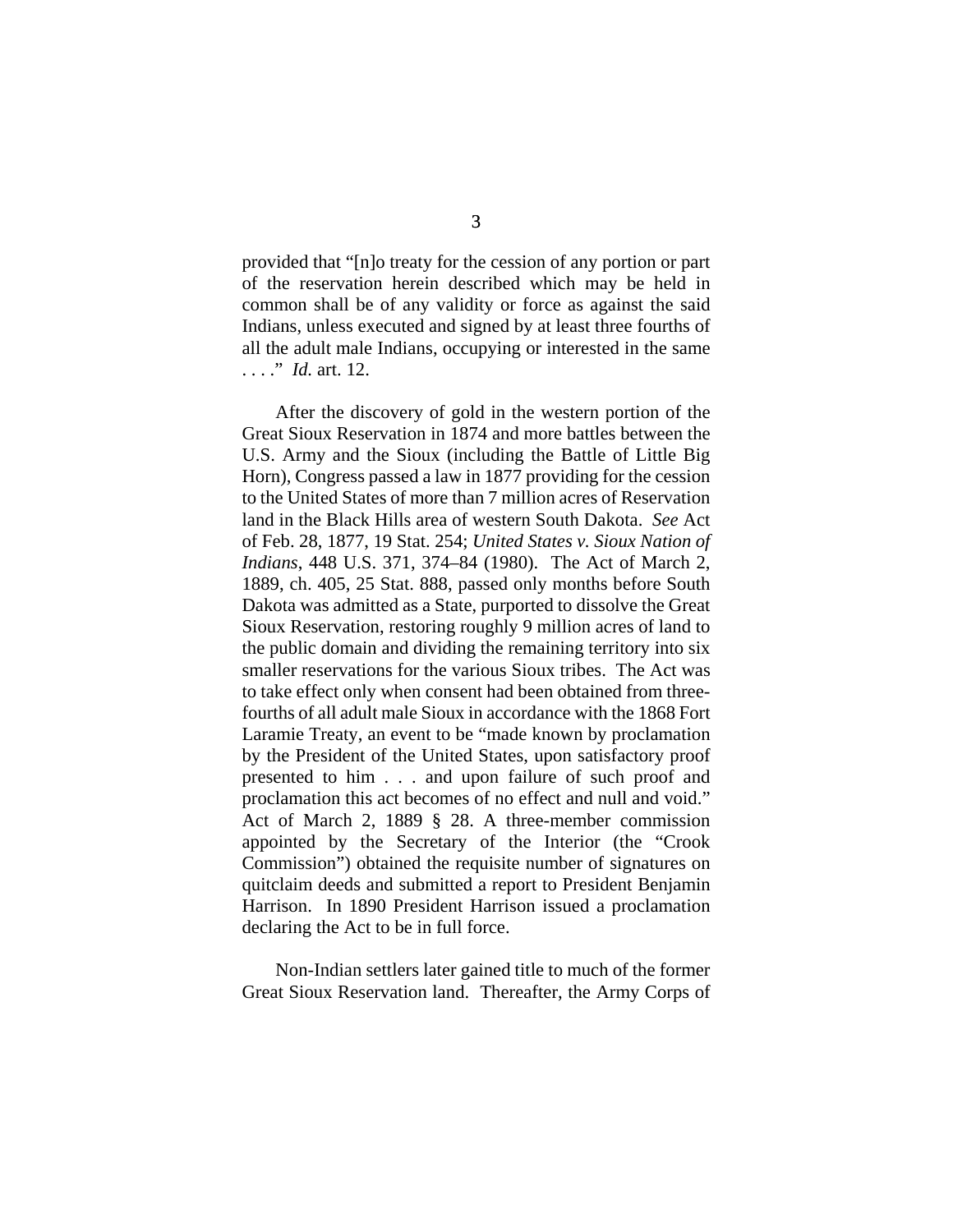Engineers acquired portions of former Reservation land from Indian and non-Indian owners in order to build dam and reservoir projects and more than one hundred shoreline recreational areas along the Missouri River. *See* Flood Control Act of 1944, Pub. L. No. 78-534, 58 Stat. 887. The Water Resources Development Act of August 17, 1999, Pub. L. 106- 53, 113 Stat. 269, directed the Secretary of the Army to transfer title to or grant perpetual leases for many of these federal properties to the State of South Dakota, the Cheyenne River Sioux Tribe, and the Lower Brule Sioux Tribe.

The Oglala Sioux Tribe filed its initial complaint in December 2001, seeking to enjoin the transfers of these Missouri River properties. The complaint contained several claims under the National Historical Preservation Act, 16 U.S.C. §§ 470–470x-6, and other cultural and environmental resource protection statutes. In a previous lawsuit, the Crow Creek Sioux Tribe had filed a complaint making essentially the same claims. In *Crow Creek Sioux Tribe v. Brownlee*, 331 F.2d 912, 916–17 (D.C. Cir. 2003), we determined that the resource protection statutes continued to apply to the Missouri River properties even after their transfer. Thus, the Crow Creek Tribe had suffered no injury and lacked Article III standing to challenge the transfers. *Id*.

After our decision in *Crow Creek*, the district court ordered the Oglala Sioux Tribe to show cause why their case should not be dismissed for lack of subject matter jurisdiction. The Tribe amended its complaint, dropping its prior claims and asserting four new or modified ones. The first three were based on the assertion that the Tribe had an interest in the Missouri River properties because those properties are part of the Great Sioux Reservation, an interest allegedly never diminished or altered by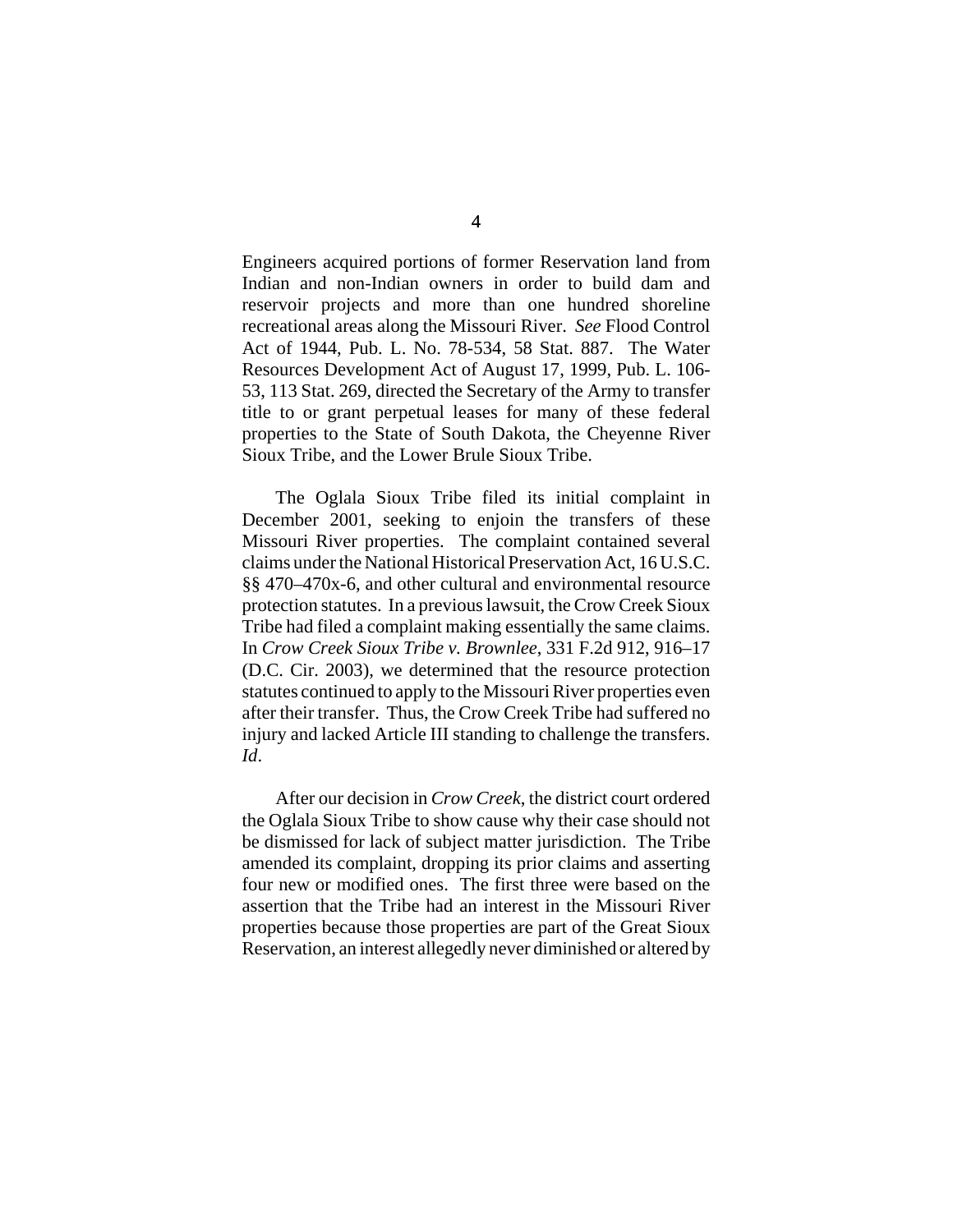any act of Congress.<sup>1</sup> Specifically, the Tribe alleged that the 1889 Act dissolving much of the Reservation never went into effect because the Crook Commission failed to obtain valid signatures from three-fourths of the adult male Sioux population. The Tribe's last claim sought mandamus relief requiring the Army Corps of Engineers to evaluate, inventory, and include in the National Register of Historic Places all Native American cultural items and historic areas within the Missouri River properties. Pet'r Br. at 22. The district court dismissed the complaint, ruling that the Tribe lacked standing to bring its first three claims and that mandamus relief could not be granted on its fourth claim. The court determined that, regardless of the fairness or propriety of the ratification, the 1889 Act had taken effect and abrogated any rights held by the Tribe based on the 1868 Fort Laramie Treaty. Accordingly, the Tribe did not have a legally protected interest in the lands at issue. The court also ruled that mandamus relief was inappropriate because the Corps had no plainly prescribed duty to evaluate federal properties in the manner requested by the Tribe.

<sup>&</sup>lt;sup>1</sup>In the Tribe's first claim for relief, it sought a declaratory judgment that the Great Sioux Reservation has never been diminished by any Act of Congress. In its second claim for relief, it sought a declaratory judgment to the effect that the transfers and leases of federal property were without force and effect and an injunction against further transfers. In its third claim for relief, it sought a declaratory judgment that the Army was required to consult with and reasonably accommodate the Tribe before taking any action regarding transfer or management of the properties and mandamus relief compelling such consultation and accommodation. *See* Pet'r Br. at  $21-22.$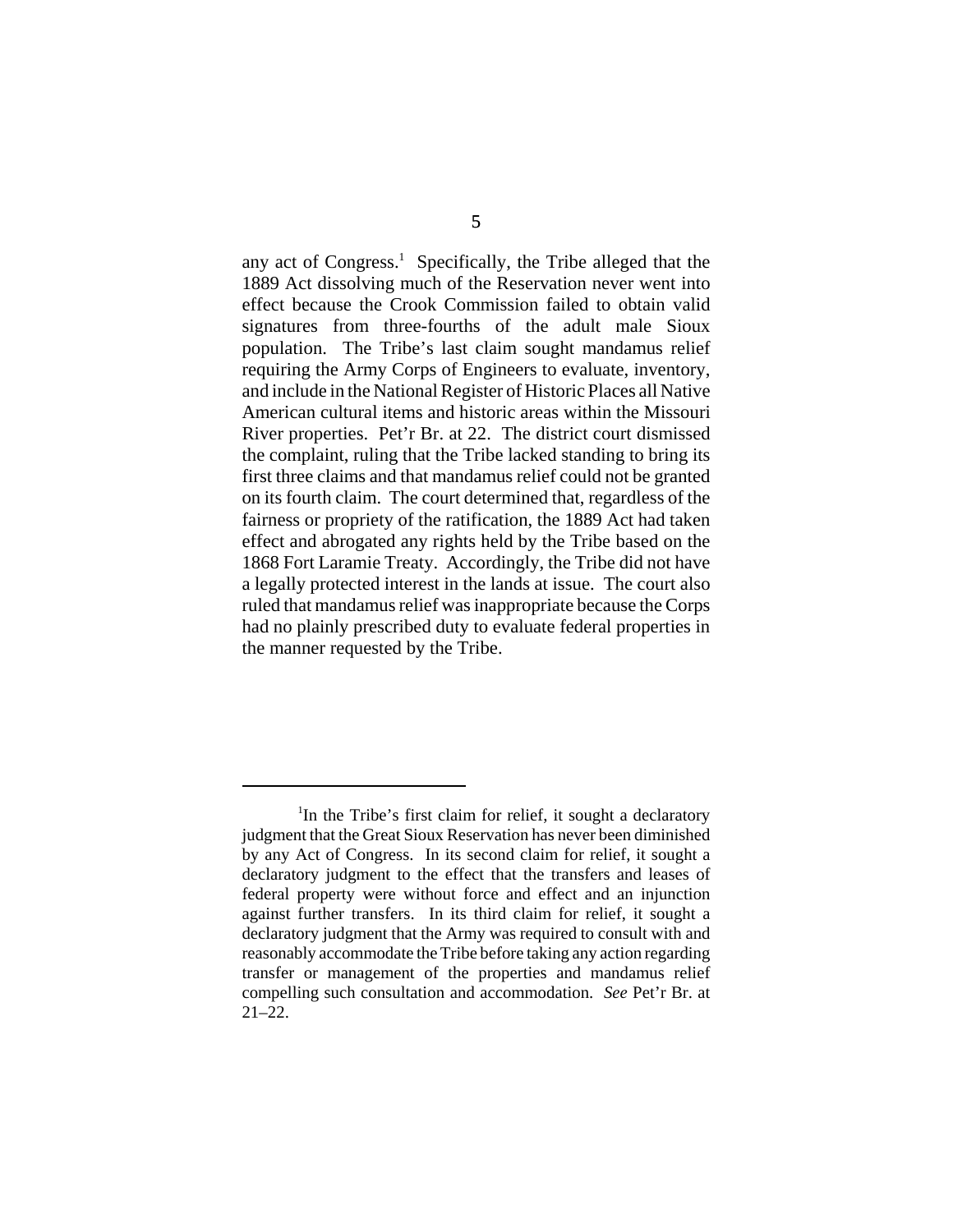## II.

 Congress has expressly deprived courts of jurisdiction over the subject matter of the Tribe's first three claims. $2$  Each of these claims rests on the contention that the United States did not validly implement the 1889 Act, rendering it a nullity. In 1946, the Indian Claims Commission Act, Pub. L. No. 79-726, 60 Stat. 1049 (1946), imposed a 5-year limitations period on Indian claims in law and equity then existing and arising under the Constitution, federal law, and treaties between Indian tribes and the United States. The Act's limitations period applies here.

Before 1946, tribes were unable to pursue claims against the federal government without express congressional authorization. *Otoe & Missouria Tribe of Indians v. United States*, 131 F. Supp. 265, 272 (Ct. Cl. 1955); *see Cohen's Handbook of Federal Indian Law* 443 (2005 ed.). The 1946 Act created the Indian Claims Commission to adjudicate all claims accruing before its effective date, August 13, 1946. Congress's intention was to "draw[] in all claims of ancient wrongs, respecting Indians, and to have them adjudicated once and for all." *Temoak Band of W. Shoshone Indians, Nev. v. United States*, 593 F.2d 994, 998 (Ct. Cl. 1979); *see United States v. Dann*, 470 U.S. 39, 45–46 (1985). Congress deliberately used broad terminology in the Act in order to permit tribes to bring all potential historical claims and to thereby prevent them from returning to Congress to lobby for further redress. *Otoe & Missouria Tribe*, 131 F. Supp. at 272; *see* Indian Claims Commission Act § 2; *Cohen's Handbook of Federal Indian Law*

<sup>&</sup>lt;sup>2</sup>We therefore do not reach the question whether the Tribe has standing to sue. *See Steel Co. v. Citizens for a Better Env't*, 523 U.S. 83, 92, 97 n.2 (1998); *Block v. Cmty. Nutrition Inst.*, 467 U.S. 340, 353 n.4 (1984)*; Gladstone, Realtors v. Village of Bellwood*, 441 U.S. 91, 101 (1979); *Sierra Club v. Morton*, 405 U.S. 727, 732 (1972).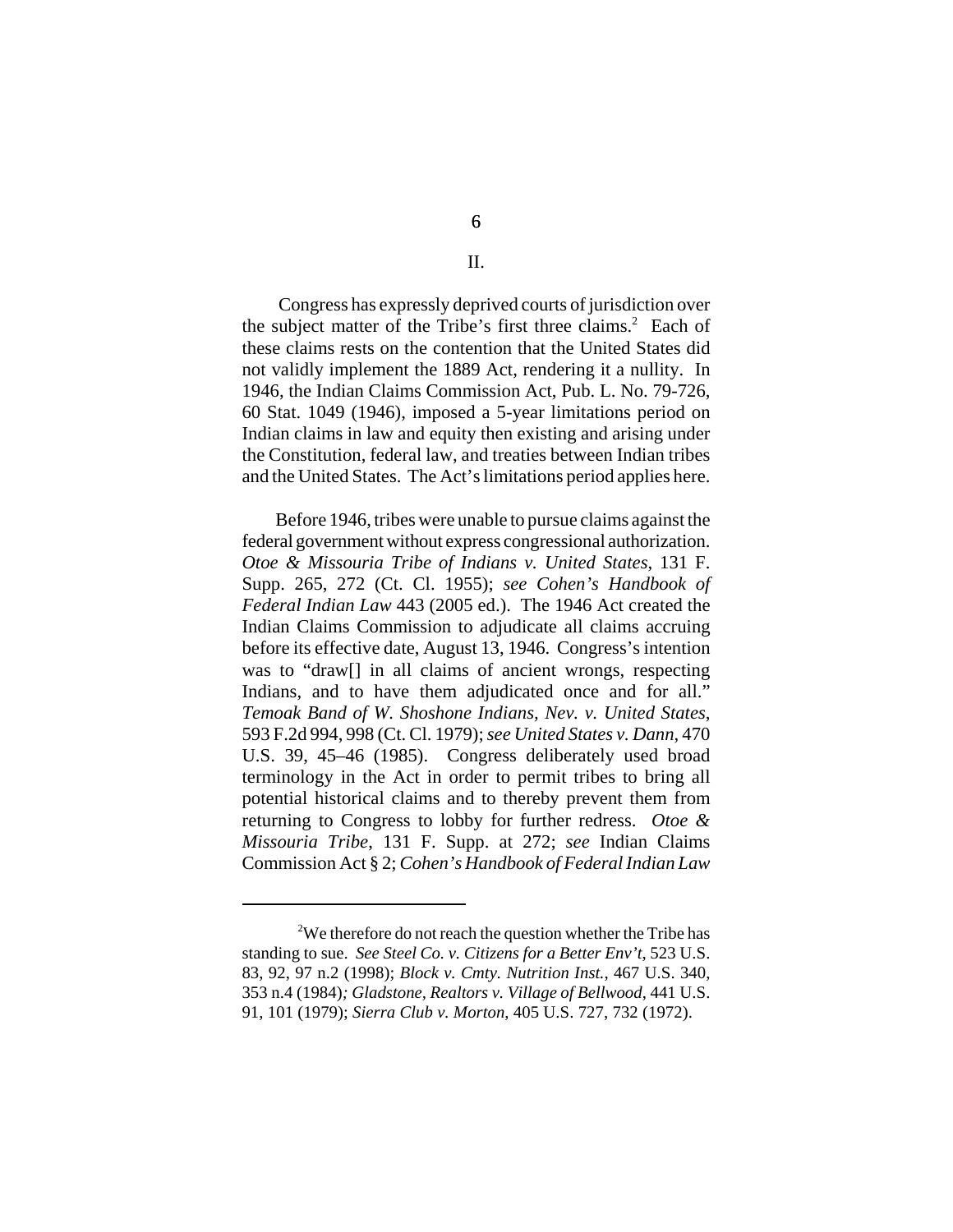445 (2005 ed.) (citing H.R. Rep. No. 79-1466, 79th Cong., 1st Sess. 10 (1946)). To balance this permissiveness and to ensure finality, the Act established a 5-year limitation on all claims existing before 1946; any claim not presented within the 5-year period may not be submitted to any court or administrative agency. Indian Claims Commission Act § 12; *see Pueblo of Santo Domingo v. United States*, 16 Cl. Ct. 139, 142 (1988); *Minn. Chippewa Tribe v. United States* (*Minn. Chippewa Tribe*), 11 Cl. Ct. 534, 536 (1987).

It is well established that the Indian Claims Commission Act bars claims involving allotments or other property, claims involving title, claims to equitable relief, claims for damages, and related constitutional and procedural claims that accrued before 1946 and were not brought by August 13, 1951. *See Oglala Sioux Tribe of Pine Ridge Indian Reservation v. United States*, 650 F.2d 140, 141–42 (8th Cir. 1981); *Navajo Tribe of Indians v. New Mexico*, 809 F.2d 1455, 1463–64 (10th Cir. 1987); *Minn. Chippewa Tribe Red Lake Band v. United States* (*Red Lake Band*), 768 F.2d 338, 341–42 (Fed. Cir. 1985); *Minn. Chippewa Tribe*, 11 Cl. Ct. at 536; *Snoqualmie Tribe of Indians v. United States,* 372 F.2d 951, 959 (Ct. Cl. 1967); *W. Shoshone Nat'l Council v. United States*, 279 Fed. Appx. 980, 988 (Fed. Cir. 2008); *Catawba Indian Tribe of S.C. v. United States*, 24 Cl. Ct. 24, 29–30 (1991); *Pueblo of Santo Domingo*, 16 Cl. Ct. at 141–42; *Hannahville Indian Cmty. v. United States*, 4 Cl. Ct. 445, 461 (1983); *Six Nations Confederacy v. Andrus*, 610 F.2d 996, 998 (D.C. Cir. 1979). A tribe cannot avoid the Indian Claims Commission Act through "artful pleading." *Cf. Block v. N.D. ex rel. Bd. of Univ. & Sch. Lands*, 461 U.S. 273, 285 (1983) (citing *Brown v. GSA*, 425 U.S. 820, 833 (1976)); *United States v. Mottaz*, 476 U.S. 834, 847–48 (1986). It cannot obtain review of a historical land claim otherwise barred by the Act by challenging present-day actions involving the land. *Catawba Indian Tribe*, 24 Cl. Ct. at 29–30. Nor can it circumvent the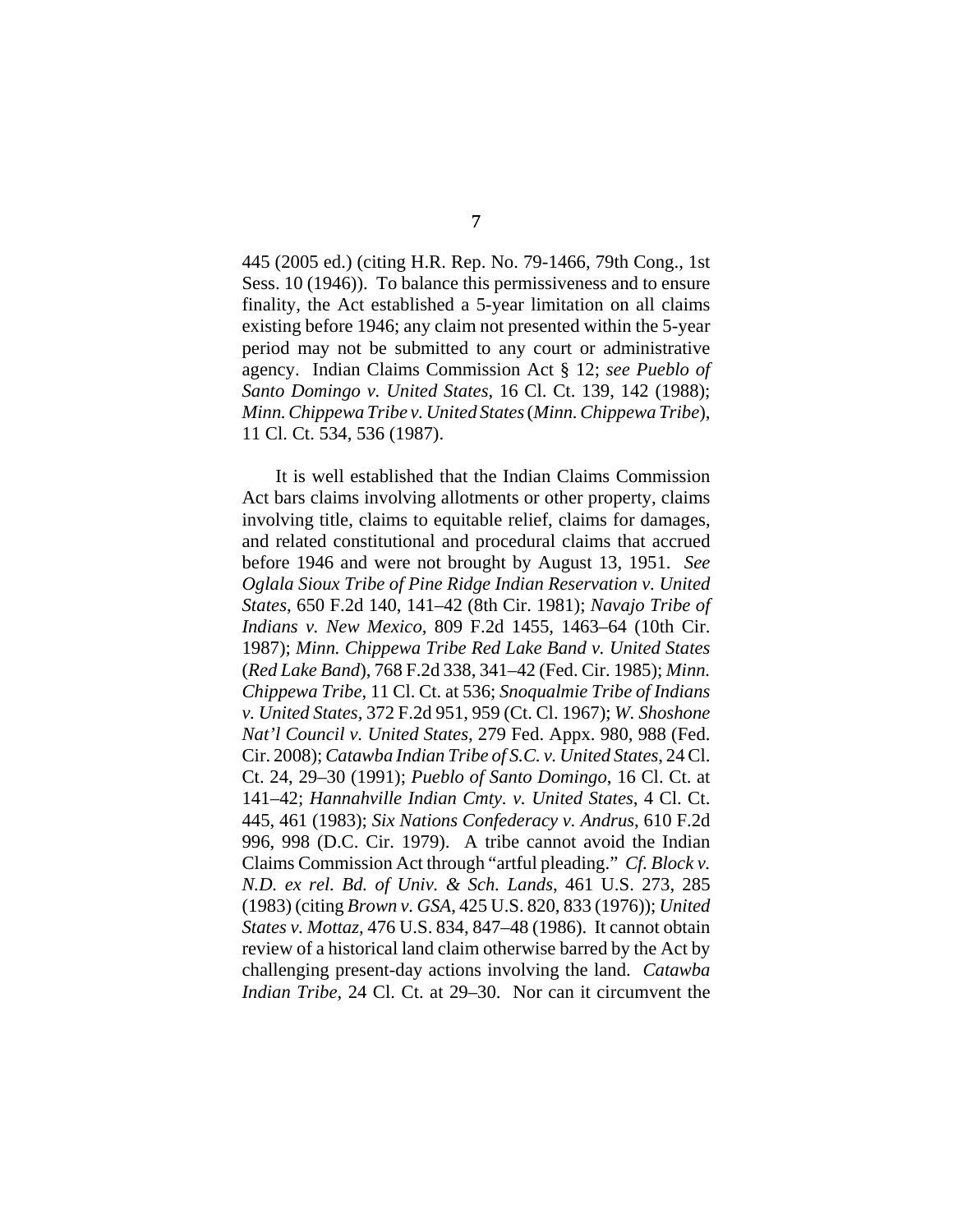statutory limitation by styling its grievances as claims for equitable relief against federal officers in their individual capacities, *see* Pet'r Reply Br. at 19. If the Tribe's essential claim is time-barred, reaching these "officer suits" would mean that the Tribe could litigate claims arising before 1946, in direct defiance of Congress's intent in passing the Act. *Cf. Block*, 461 U.S. at 284–85; *Mottaz*, 476 U.S. at 846–47.

The Oglala Sioux Tribe's claims fall under § 2 of the Indian Claims Commission Act, most directly under provision (3), which encompasses "claims which would result if the treaties, contracts, and agreements between the claimant and the United States were revised on the ground of fraud, duress, unconscionable consideration, mutual or unilateral mistake, whether of law or fact, or any other ground cognizable by a court of equity."3 The Tribe's first three claims would require the court to decide whether to rescind the Sioux Tribe's agreements with the United States approving the 1889 Act's diminishment of the Great Sioux Reservation, to declare that Act null and void, and to treat the area as if the 1868 Treaty had not been modified.<sup>4</sup> The Tribe surely knew that such an action

<sup>&</sup>lt;sup>3</sup>The Tribe's claims also arise under the laws and treaties of the United States, *see* Indian Claims Commission Act § 2(1), and are "based upon [a lack of] fair and honorable dealings," *id.* § 2(5).

<sup>4</sup> Judge Tatel construes the third claim as asserting that the government owes the Tribe a permanent fiduciary duty of consultation before taking any significant action on any land the Tribe has *ever* occupied. This is a novel theory, having no support in federal Indian law, and it is a theory the Tribe itself never mentions in its briefs in this court. The Tribe's argument was instead that it retained an unbroken "aboriginal interest" in its ancestral lands due to the alleged nullity of the 1889 Act. *See, e.g.*, Appellant Br. at 46–47 ("[The 1889 Act] did not, in clear and plain language, either terminate the Great Sioux Reservation or diminish its borders. Consequently, the Tribe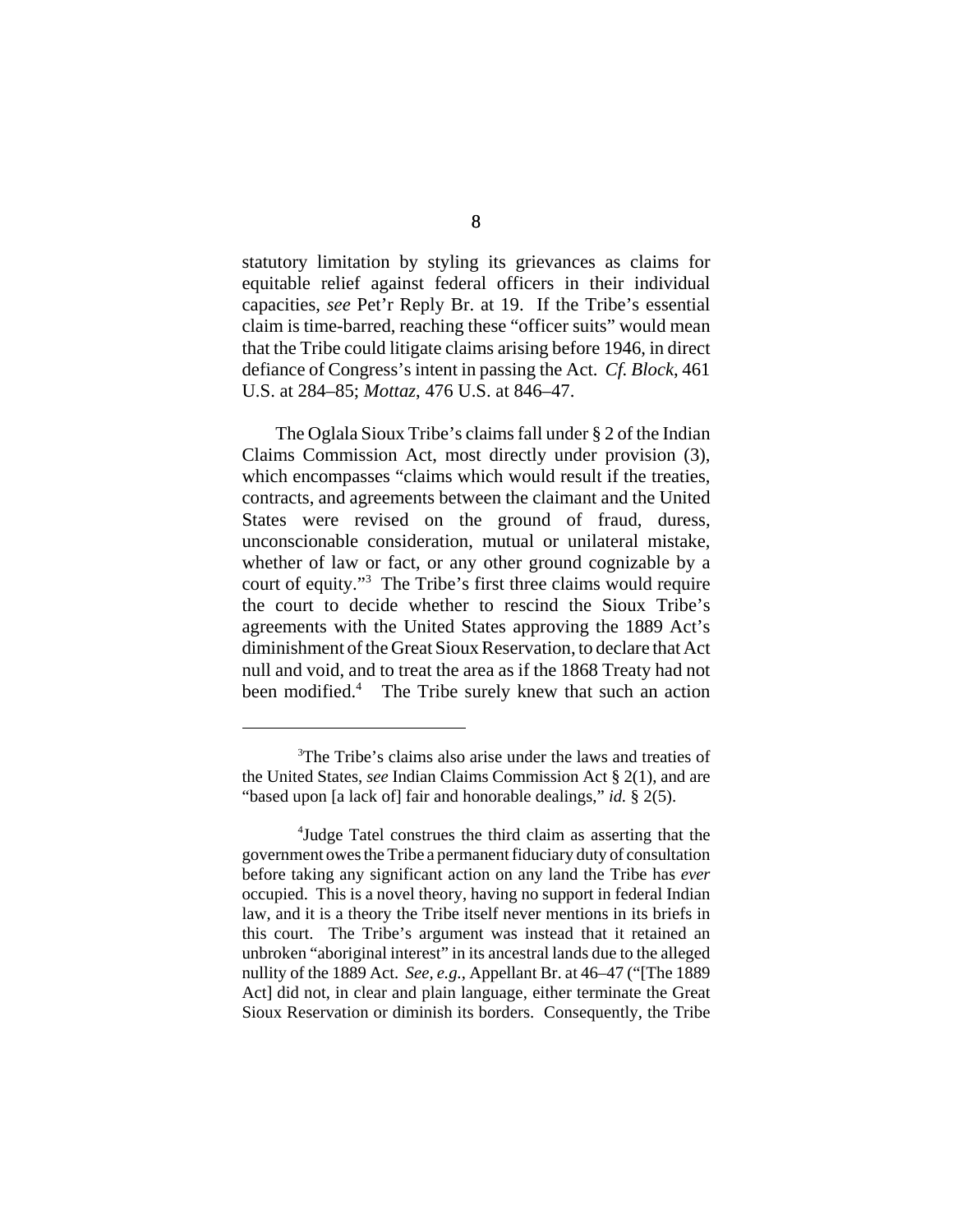arose before 1946. *Cf. Cheyenne Arapaho Tribes of Okla. v. United States*, 528 F.3d 592 (D.C. Cir. 2009); *Warren v. United States*, 234 F.3d 1331, 1335 (D.C. Cir. 2000). Not only did the 1889 Act purport to divest the Sioux tribes of title to millions of acres of land, but it explicitly returned the land to the public domain and divested it of its reservation status. Act of March 2, 1889, ch. 405, § 21; *see, e.g.*, *DeCoteau v. Dist. Co. Ct. for Tenth Judicial Dist.*, 420 U.S. 425, 446 (1975). A court cannot, 120 years later, adjudicate the validity of the quitclaim deeds and agreements between the Sioux tribes and the United States without violating both the letter and the intent of the Indian Claims Commission Act. As the Eighth Circuit stated in rejecting an analogous claim by the Oglala Sioux concerning a different portion of the former Great Sioux Reservation, "Congress has deprived the district court of subject matter jurisdiction by expressly providing an exclusive remedy" and thereby barring "any other form of relief." *Oglala Sioux Tribe*, 650 F.2d at 142–43; *see also Six Nations Confederacy*, 610 F.2d at 998.

The Tribe answers that the Indian Claims Commission Act does not bar suits to determine a reservation's boundaries. This is generally true, but the Tribe puts the matter much too broadly. The reservation boundary cases do not run afoul of the Indian Claims Commission Act because the courts were being called upon to interpret federal legislation and executive orders, not to set these sources aside or to treat them as void on the basis of centuries-old flaws in the ratification process. In the words of

still retains and may assert a valid aboriginal interest in the recreational and other lands at issue in this case."). Thus, the claim the Tribe does make – as distinguished from the one Judge Tatel offers – depends upon our resolution of a dispute arising in 1890. As such, it is barred by the Indian Claims Commission Act.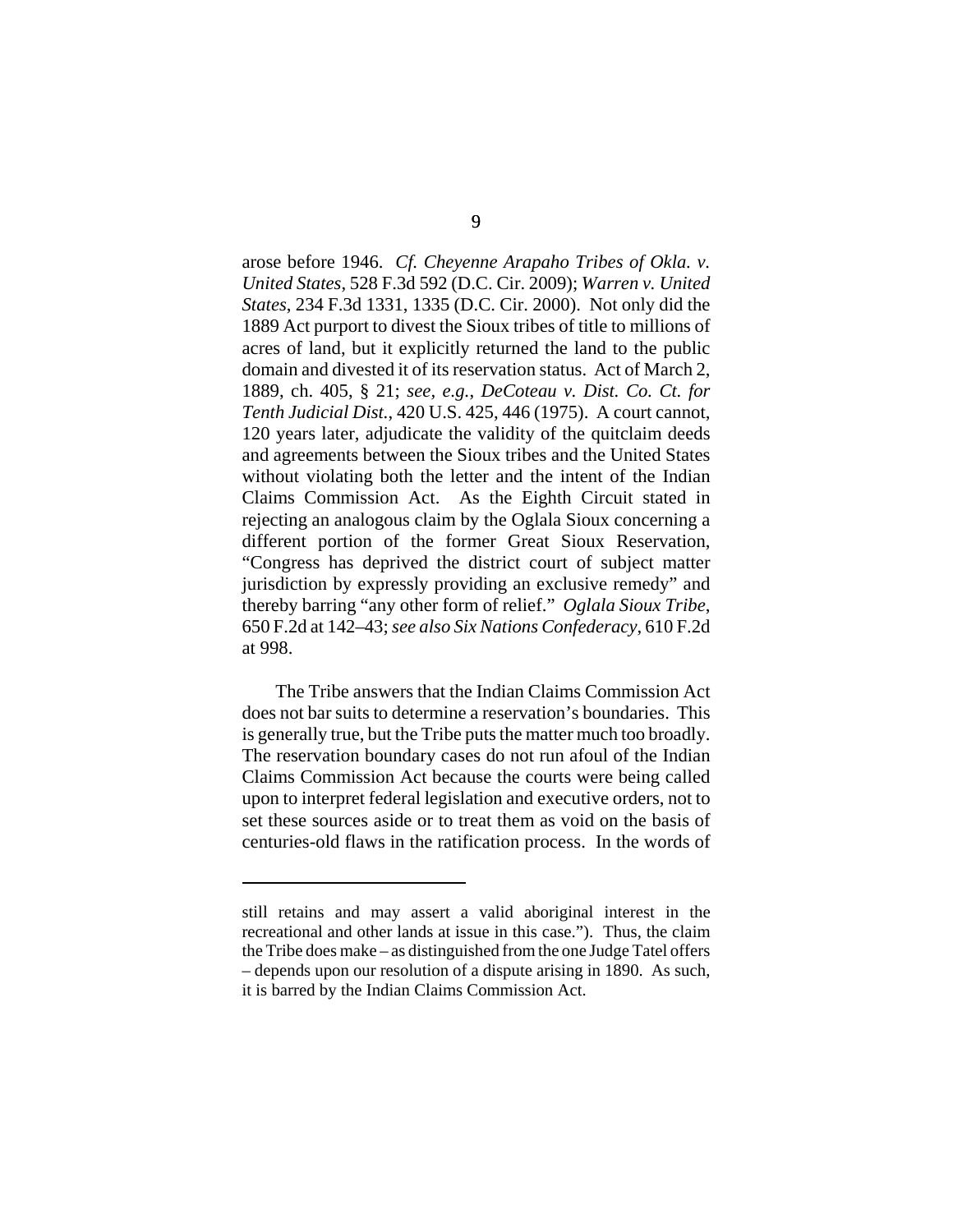the Act, the cases do not involve "claims which would result if the treaties, contracts, and agreements between the claimant and the United States were revised on the ground of fraud, duress, unconscionable consideration, mutual or unilateral mistake."5 But that is precisely what the Tribe's first three claims do involve.

## III.

As to the Tribe's fourth claim, the Army Corps of Engineers does not contest the Tribe's Article III standing to request relief in the nature of mandamus. The question is whether such relief can be granted under the Mandamus Act, 28 U.S.C. § 1361. The Tribe alleged that the Corps owed it a duty under the National Historical Preservation Act to "locate, inventory and nominate for inclusion in the National Register all Native American cultural items and other historic properties within the recreation areas and other lands" in the former Great Sioux Reservation. Pet'r Br. at 22.

Mandamus is a "drastic" remedy available only in "extraordinary situations." *Kerr v. U.S. Dist. Court for N. Dist.*

<sup>5</sup> *See* Indian Claims Commission Act § 2(3). None of the Supreme Court's Indian reservation cases addresses *any* dispute between a tribe and the United States, whether over the validity of agreements or otherwise. Rather the cases involve jurisdictional disputes between a tribe and a state government, disputes the Court resolves by interpreting federal laws.*See, e.g.*, *South Dakota v. Yankton Sioux Tribe*, 522 U.S. 329 (1998); *Hagen v. Utah,* 510 U.S. 399 (1994); *Solem v. Bartlett*, 465 U.S. 463 (1984); *Rosebud Sioux Tribe v. Kneip*, 430 U.S. 584 (1977); *DeCoteau*, 420 U.S. at 425; *Mattz v. Arnett*, 412 U.S. 481 (1973); *Seymour v. Superintendent of Wash. State*, 368 U.S. 351 (1962).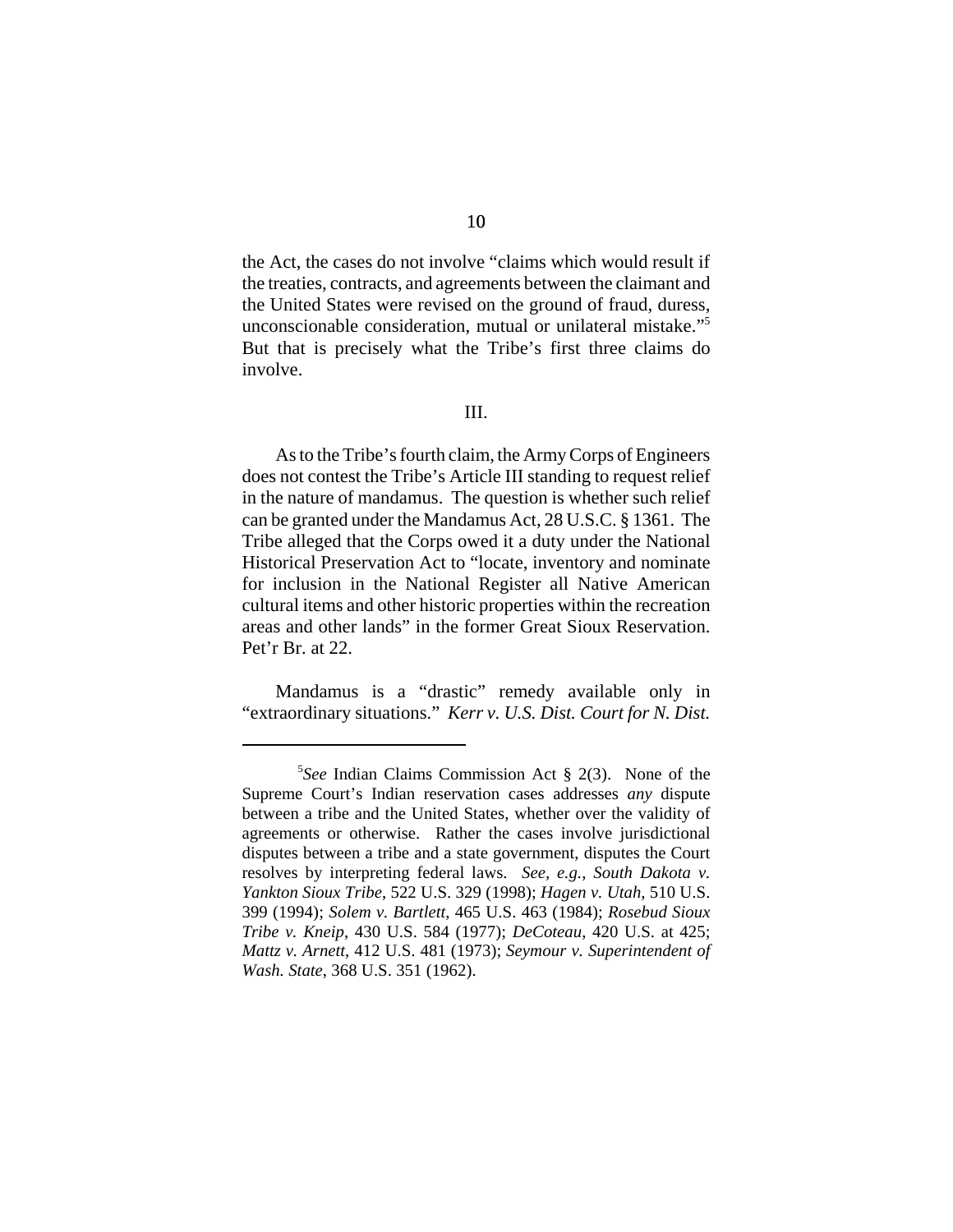*of Cal.*, 426 U.S. 394, 401 (1976); *In re Cheney*, 406 F.3d 723, 729 (D.C. Cir. 2005) (en banc). A plaintiff seeking mandamus relief has the burden of showing that the defendant owes it a "clear and compelling" duty, *Cheney*, 406 F.3d at 729; *Gulfstream Aerospace Corp. v. Mayacamas Corp.*, 485 U.S. 271, 289 (1988), a duty "so plainly prescribed as to be free from doubt and equivalent to a positive command," *Consol. Edison Co. of N.Y., Inc. v. Ashcroft*, 286 F.3d 600, 605 (D.C. Cir. 2002) (quoting *Wilbur v. United States*, 281 U.S. 206, 218–19 (1930)).

The National Historical Preservation Act establishes no clear duty for agencies to evaluate potentially historic sites within a certain time frame or in a certain manner. Rather it provides that, before approving any federal project, federal agencies will "take into account the effect of the undertaking on any district, site, building, structure, or object that is included in or eligible for inclusion in the National Register." 16 U.S.C. § 470f. Agencies also "shall establish . . . a preservation program for the identification, evaluation, and nomination to the National Register of Historic Places, and protection of historic properties," which must ensure "that historic properties under the jurisdiction or control of the agency, are identified, evaluated, and nominated to the National Register." *Id.* § 470h- $2(a)(2)(A)$ . The Tribe does not allege that the Corps has failed to establish an historical preservation program. Nor does it point to any particular statutory duty or command. Instead the Tribe claims that the Corps has failed to act quickly and effectively enough to ensure that the historical properties under its jurisdiction are safe. A court cannot grant mandamus relief on the basis of general objections to agency policies or complaints about the timeliness of agency actions. Because the Tribe did not come close to demonstrating that the Act imposes a clear and compelling duty on agencies to evaluate all historic properties under their jurisdiction on any particular timetable,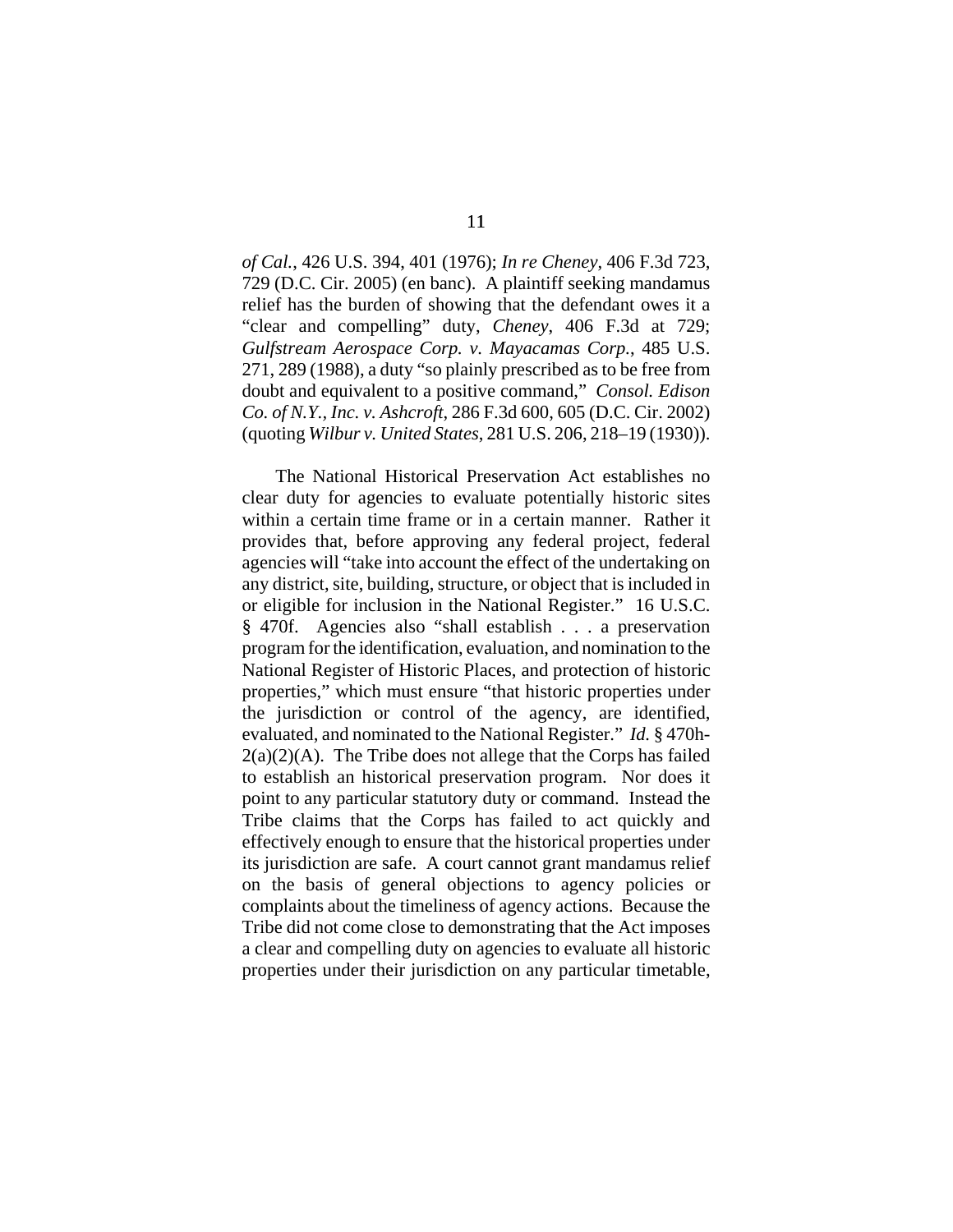the district court had no choice but to dismiss its mandamus claim.

*Affirmed.*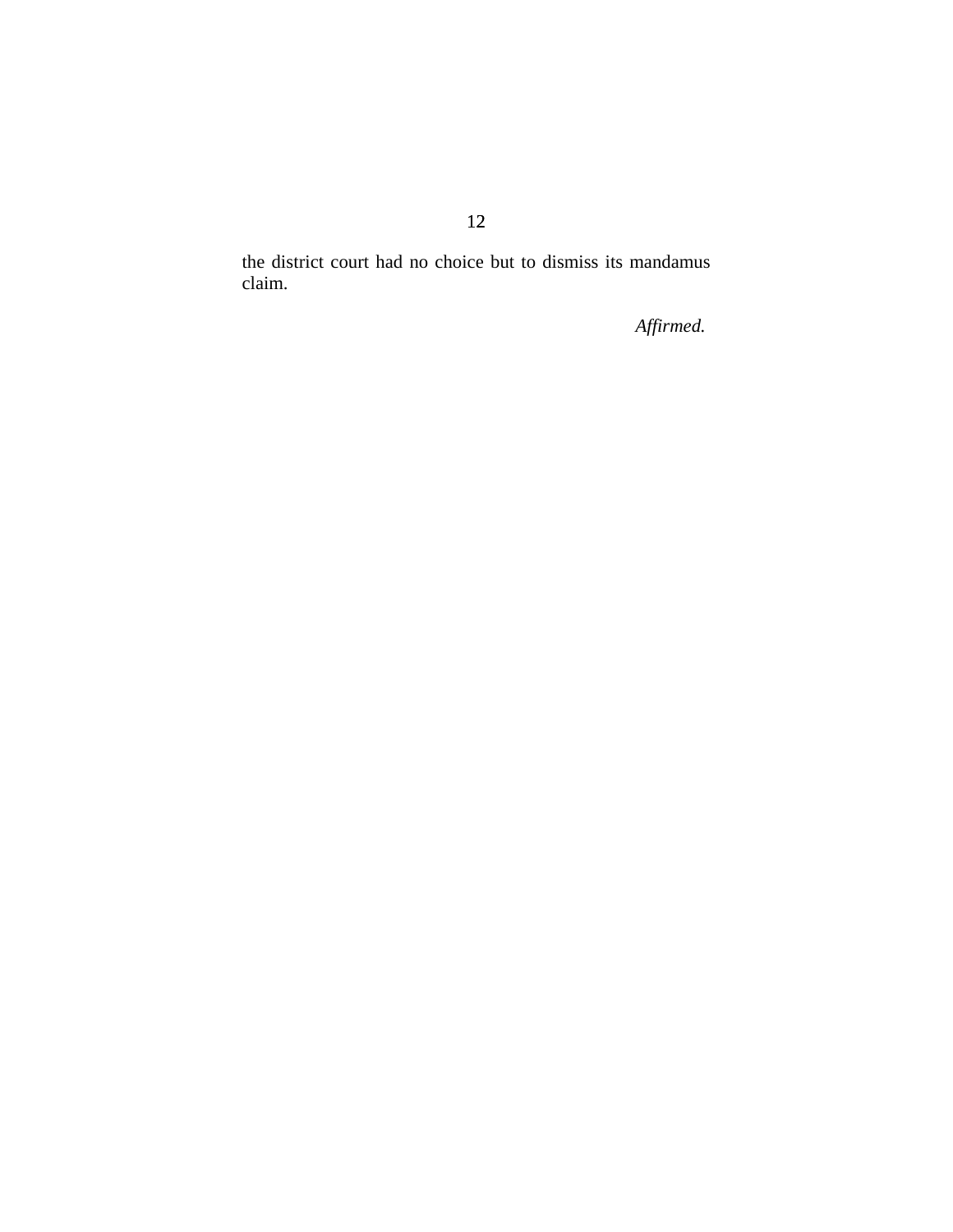TATEL, *Circuit Judge*, concurring in part, concurring in the judgment in part, and dissenting in part: Given the court's blanket characterization of the Tribe's first three claims for relief, *see* Maj. Op. at 4–5, 6, a little clarification is in order. The Tribe's first claim alleges that the boundaries of the Great Sioux Reservation remain intact despite the 1890 presidential proclamation to the contrary, and it seeks a declaration to this effect. Second Am. Compl. ¶¶ 51–56. Its second claim alleges that certain transfers of land under Title VI of the Water Resources Development Act (WRDA), Pub. L. No. 106-53, §§ 601–09, 113 Stat. 269, 385–97 (1999), *as amended by* Pub. L. No. 106-541, § 540, 114 Stat. 2572, 2664–71 (2000), violate the Tribe's 1868 Fort Laramie Treaty right to consent to any "cession" of land within the Great Sioux Reservation, *see* Treaty with the Sioux Indians, art. XII, Apr. 29, 1868, 15 Stat. 635. Second Am. Compl. ¶¶ 57–62. The third claim alleges that the WRDA transfers violate the government's separate "trust responsibility" to consult with the Tribe before taking any "significant actions" related to its aboriginal land. *Id.* ¶¶ 63–67.

On appeal the Tribe effectively abandons the first of these as an independent claim for relief. *See* Appellant's Reply Br. 20 ("[T]he Tribe is not seeking to obtain judicial review of, or otherwise to challenge, the 1890 proclamation under the APA. [T]he Tribe is seeking . . . the determination of a question of law that must necessarily be determined in order to adjudicate its Second Claim for Relief."); *see also id.* at 12 (arguing that the Tribe has standing to sue only for "any and all recently inflicted wrongs and injuries"); *id.* at 16. Given that, we needn't address the claim at all.

As to the Tribe's second claim, the 1889 Act, the 1890 proclamation, and the resulting alienation of lands within the Great Sioux Reservation are no doubt historical facts. *See*  Maj. Op. at 8–9. But unlike the case the court cites for the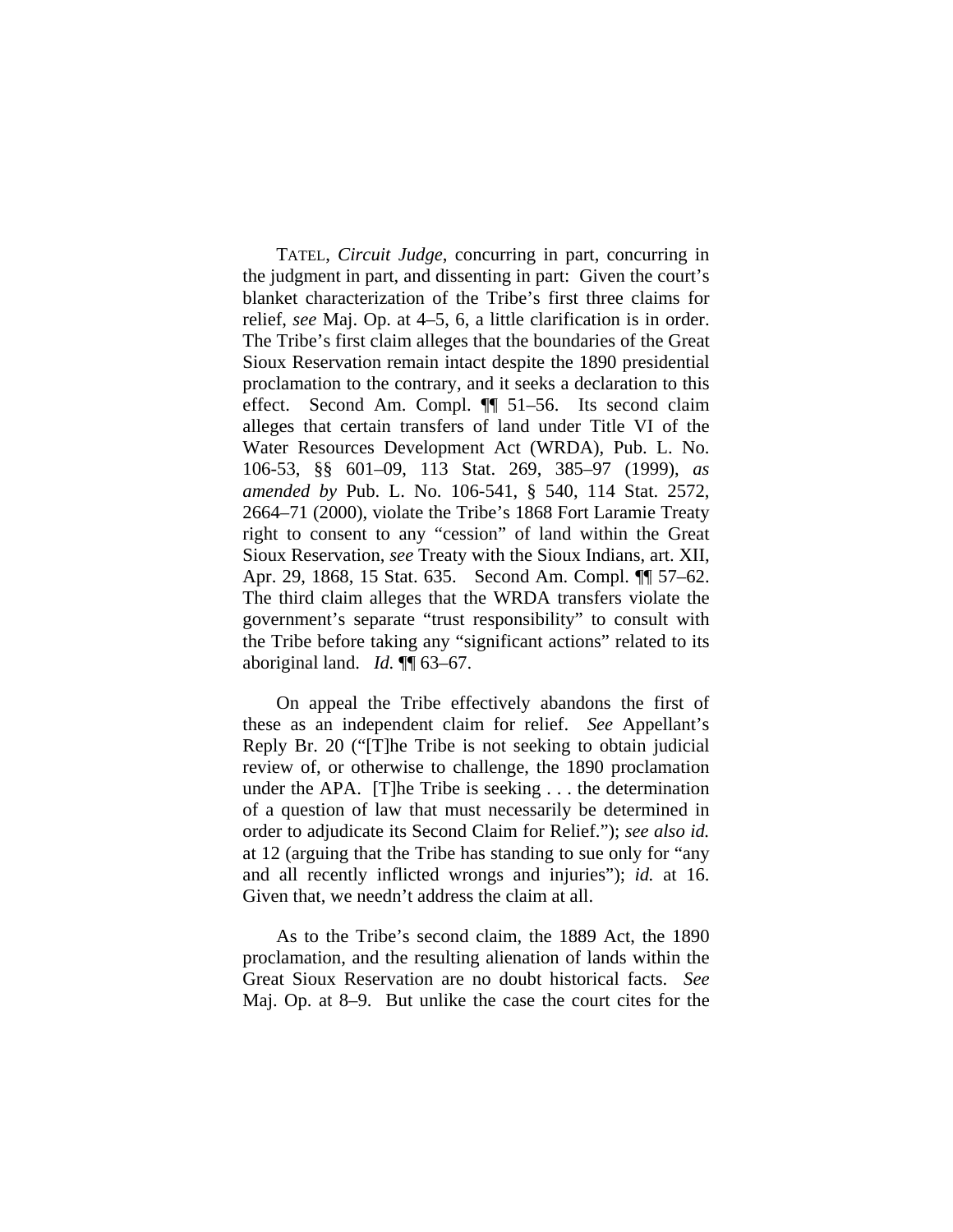proposition that the Tribe "cannot obtain review of a historical land claim otherwise barred by the [Indian Claims Commission] Act by challenging present-day actions involving the land," *id.* at 7, the second claim focuses on the unlawfulness of the current WRDA transfers, not on the government's continuing failure to remedy a historical wrong. *Cf. Catawba Indian Tribe of S.C. v. United States*, 24 Cl. Ct. 24, 29–30 (1991) (post-1946 claims barred where they allege only government's ongoing failure to remedy an 1840 cession of reservation land). Rather than rely on the at best questionable effect of the Indian Claims Commission Act, I would affirm the second claim's dismissal for a more basic reason—that the Tribe lacks standing to pursue it. The Tribe insists that the 1868 Fort Laramie Treaty entitles it to approve the WRDA transfers and claims that the government has deprived it of this right by transferring the lands unilaterally. But this claim is so transparently "frivolous" that we needn't assume its merit for purposes of evaluating standing. *See La. Energy & Power Auth. v. FERC*, 141 F.3d 364, 368 & n.6 (D.C. Cir. 1998) (claim's merits are assumed when evaluating standing unless "entirely frivolous"); *see also Info. Handling Servs., Inc. v. Def. Automated Printing Servs.*, 338 F.3d 1024, 1030 (D.C. Cir. 2003) (only "non-frivolous contention[s] regarding the meaning of a statute must be taken as correct for purposes of standing"). The WRDA itself makes abundantly clear that these transfers have no effect on existing reservation boundaries. *See* Pub. L. No. 106-53, § 607(a)(4), 113 Stat. 269, 395 ("Nothing in this title diminishes or affects . . . any external boundary of an Indian reservation of an Indian Tribe."). Thus, to the extent the lands at issue are reservation lands, they will remain so even after transfer. As a result, no WRDA transfer, unilateral or otherwise, even implicates—let alone harms—the treaty right to approve "cessions" of reservation land.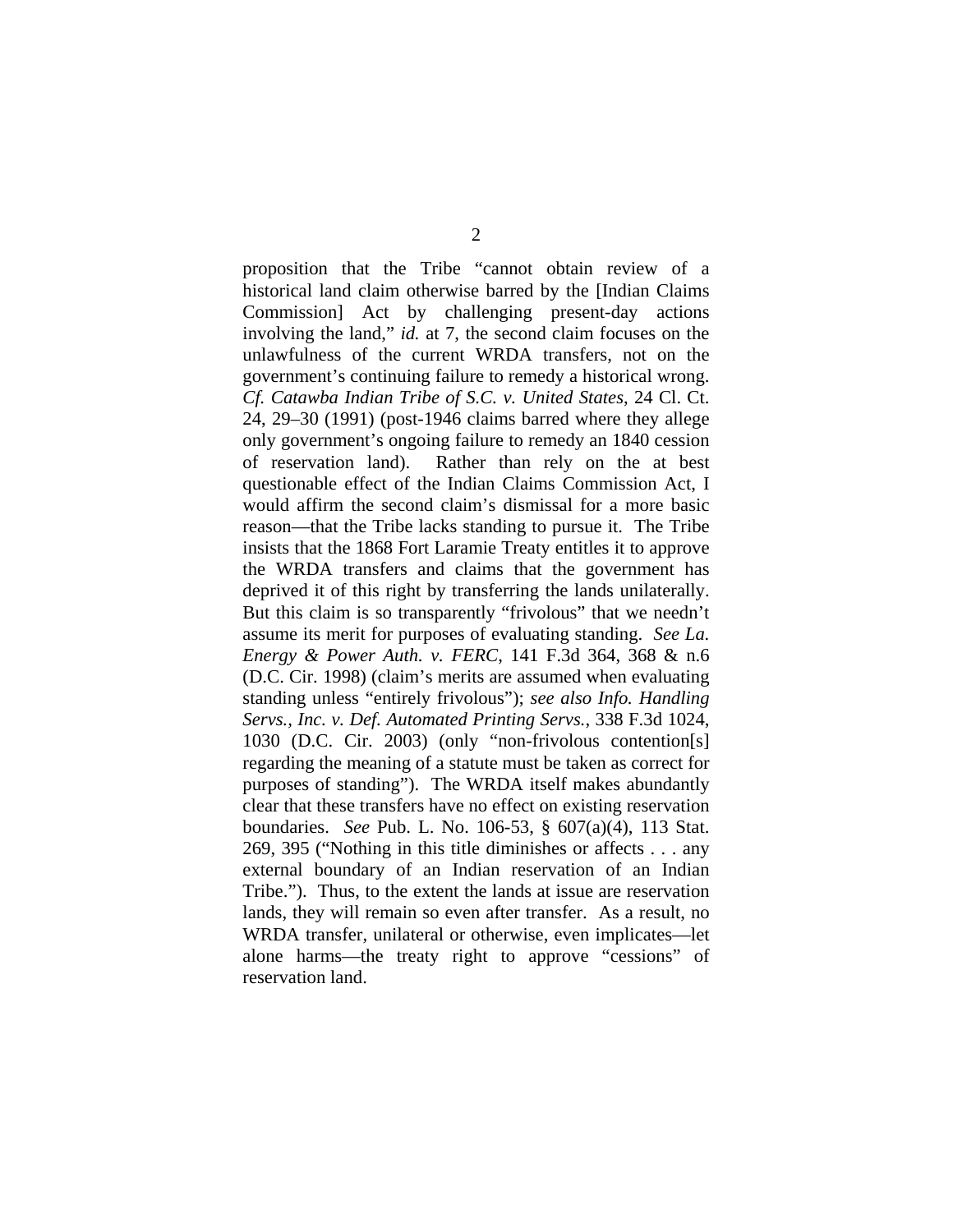As to the Tribe's third claim, the court sweeps it out with the first two, describing it as "based on the assertion" that these lands are still "part of the Great Sioux Reservation" despite the 1889 Act and the 1890 proclamation to the contrary. Maj. Op. at 4–5*.* And because the Indian Claims Commission could have adjudicated the effect of the 1890 proclamation on the reservation boundaries in 1946, the court concludes, the claim amounts to nothing more than a "historical land claim" that the Tribe may not litigate now, *id.* at 7. I disagree.

In reality the third claim rests not on the contention that the lands are within the Great Sioux Reservation—indeed, the claim concerns many areas that never were, *see* Second Am. Compl. ¶ 40 (alleging that 33 of the 51 lands at issue are *outside* the Great Sioux Reservation)—but rather on the assertion that the lands are "within Oglala aboriginal territory," *id. See* Appellant's Opening Br. at 45 (arguing that the Tribe has "aboriginal interests in the lands set aside by [the Fort Laramie Treaty of 1851] for [its] occupancy and use," only "a portion of which . . . eventually became the Great Sioux Reservation"). This, the Tribe quite plainly argues, imposes on the government a "trust responsibility" to consult with the Tribe before "taking any significant actions" as to the lands. Second Am. Compl. ¶¶ 63–67; Appellant's Opening Br. 45–48; *see also id.* at 46 (quoting the district court's characterization of the third claim as asserting that the government "owe[s] the Tribe a trust responsibility based upon [its] aboriginal interest in the land at issue"). And because the majority of the lands at issue in the third claim were never part of the Great Sioux Reservation and thus were entirely unaffected by the 1889 Act and the 1890 proclamation, the claim clearly asserts a legal interest stemming from the Tribe's aboriginal interests in the lands,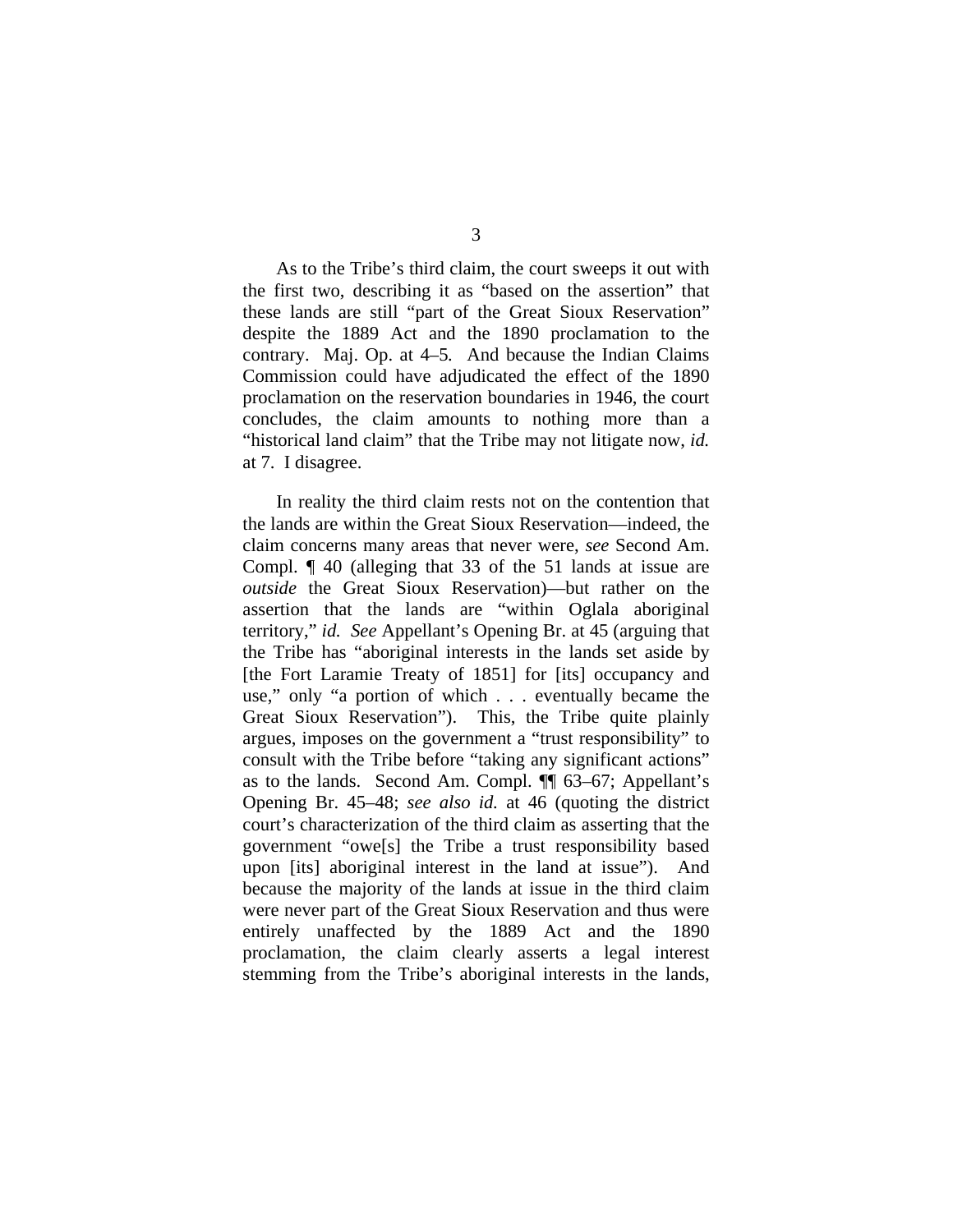rather than the "alleged nullity of the 1889 Act," Maj. Op. at 8 n.4.

Although the origins of such a duty (if such a duty exists) would certainly predate 1946, the alleged breach of the duty began in 2002 when the WRDA transfers began. Thus, because this claim could not possibly have existed in 1946 over half a century before the government began executing the WRDA transfers without consulting the Tribe—the Indian Claims Commission Act imposes no bar on its adjudication today.

Of course this conclusion raises the question of the Tribe's standing to bring this claim, which the district court rejected and my colleagues have no occasion to address. *See*  Maj. Op. at 5, 6 n.2. The district court ruled that because the Tribe possesses no "legally protected interest" in the land, it failed to allege any injury-in-fact. *See Oglala Sioux Tribe v. U.S. Army Corps of Eng'rs*, 537 F. Supp. 2d 161, 169–72 (D.D.C. 2008). But that reasoning improperly "decid[ed] the merits under the guise of determining the plaintiff's standing," *Info. Handling Servs*., 338 F.3d at 1030. Unlike the Tribe's second claim, and given the hornbook principle that the "federal government has a trust or special relationship with Indian tribes," 1-5 COHEN'S HANDBOOK OF FEDERAL INDIAN LAW § 5.04[4][a], this claim is hardly so frivolous as to justify dispensing with the normal practice of assuming its merit for now. *See Littlewolf v. Lujan*, 877 F.2d 1058, 1063 (D.C. Cir. 1989) (recognizing a general "guardian-ward relationship" between Indian tribes and the government, "deriv[ing] from the historical status of Indian tribes as 'domestic dependent nations,' and the correspondingly pervasive federal control over Indians as embodied in treaties and statutes" (quoting *Cherokee Nation v. Georgia*, 30 U.S. 1, 17 (1831))). To be sure, in light of the decades of private and